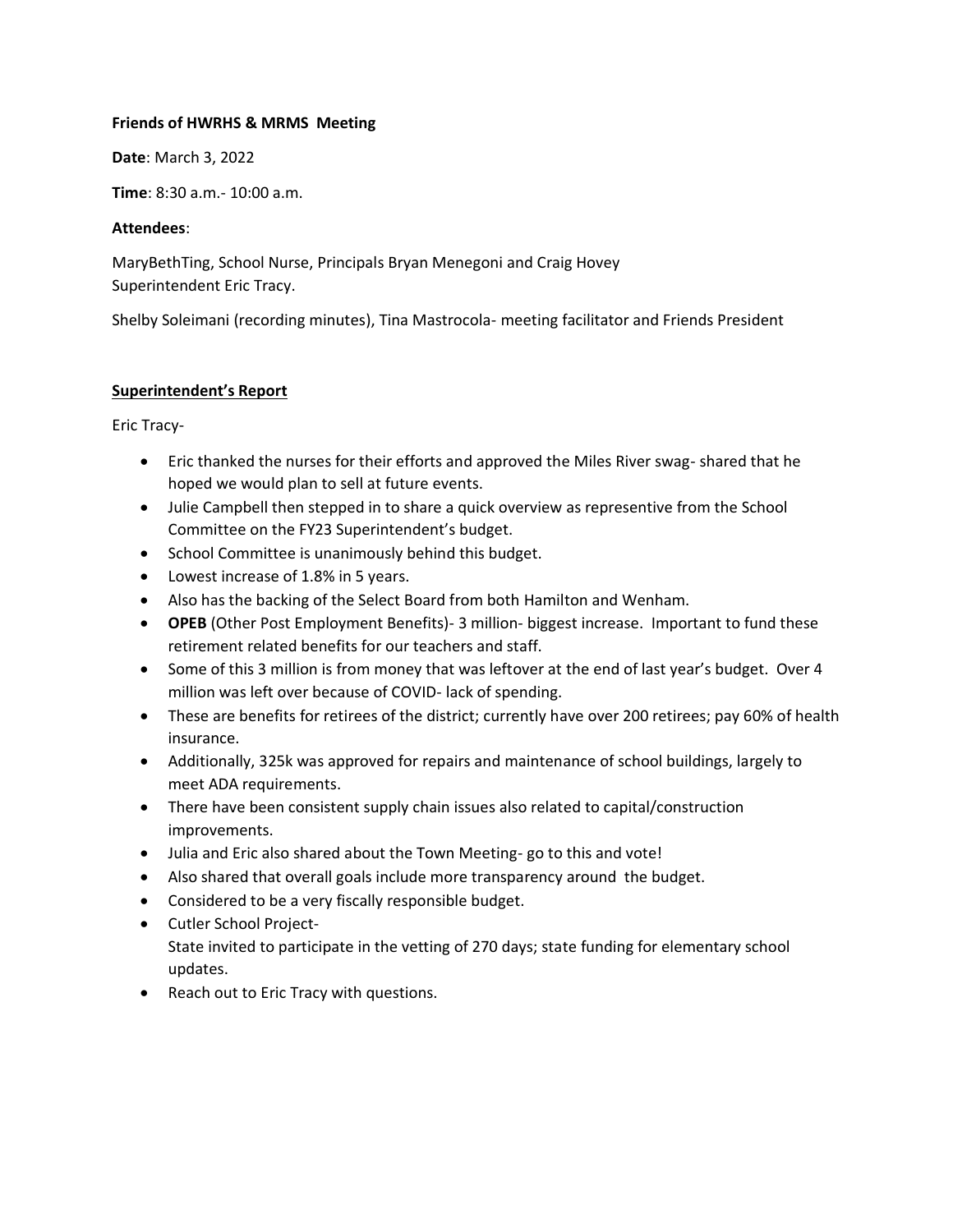## **Craig Hovey's Update**

- Mask update
- School committee to vote on mask mandate to be lifted (March 3rd).
- March 7- Mask Optional.
- Assemblies will be happening with each grade to discuss this shift on the Friday before.
- Staff- may mask, some may not. Certainly in a transition phase. We're at a good place with numbers, please be sure to keep kids home if sick.
- Use at home testing and pool testing when necessary.
- Will reevaluate on 4/17.
- **SVIRT** Screenings to take place in April- Nurse Ting
	- Screening tool that is mandated by the state towards substance abuse education. Will discuss peer pressure, how many times used in the past month, vaping/e-cigarettes, will report data back and it will anonymized as well.
	- All screenings/questions and info gathered are confidential; only notify parents if imminent harm to self or others.
	- Facilities Update- Security Cameras
		- o Security camera project coming to an end.
		- o All hallways/perimeter of building.
		- o Signage will be up to notify people.
		- o Note will go to parents.
	- 10 picnic tables purchased for outdoor lunch.
	- Student Council Fundraiser- raised \$836 through Coins Against Cancer.
	- Moved school announcements from end of day to the beginning of the day.
		- o Different crews will participate as well.
	- Every other Wednesday have started "crew conversations"
		- o Targeted focus
		- o Confidence/Managing stress
		- o Crews will "set the norms" for conversations.

#### **Reminder: March 14**

- PD Day- no school
- DEI&B Work/Curriculum documentation.

# **Middle School Play- "This is a Test"**

• Run on  $3/31$ ,  $4/1$  and  $4/2$ To take place in the library.